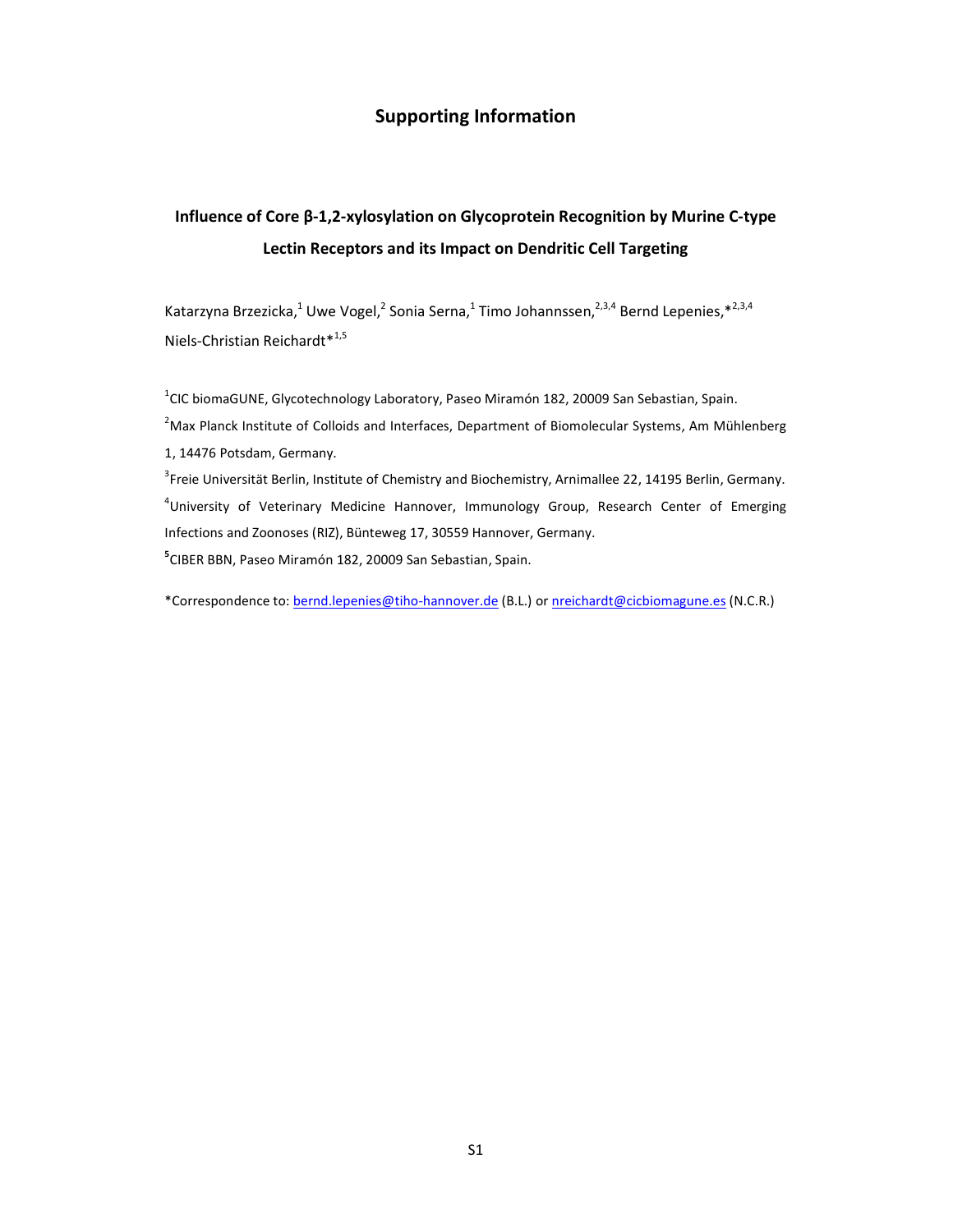### **MALDI-TOF characterization of glycoconjugates.**

For MALDI-Tof measurements, a small volume of both neoglycoconjugates and OVA solutions were subjected to buffer exchange against nanopure water in a 10 kDa Amicon filter devices to avoid signal suppression due to the presence of salts. Protein solutions (1 µL) were deposited on a MTP 384 polished steel MALDI plate (Bruker Daltonics, Bremen, Germany) and dried at room temperature. On top, 2  $\mu$ L of matrix solution containing sinapic acid, 4 mg/mL in CH<sub>3</sub>CN: aqueous TFA 1% (1:1) were deposited and dried at room temperature. MALDI-Tof mass measurements were performed on an Ultraflextreme III time-of-flight mass spectrometer equipped with a pulsed Nd:YAG laser ( $\lambda$  355 nm) and controlled by FlexControl 3.3 software (Bruker Daltonics, Bremen , Germany). The acquisitions (total of 2000-3000) were carried out in linear positive ion mode with pulsed ion extraction of 450 ns and laser frequency of 1000 Hz. Laser fluence was set up to 60-80 % and the *m/z* range was chosen according to the mass of the sample. The accumulated spectra were processed using the Bruker software FlexAnalysis 3.3.



Figure S1. Characterisation of the glycoconjugates G0-OVA and XG0-OVA by MALDI-Tof. The mass shift (**A**) upon conjugation of OVA with activated glycans G0-DSS and XG0-DSS (**B**) indicated (**C**) an average conjugation of 3-4 glycans per OVA molecule.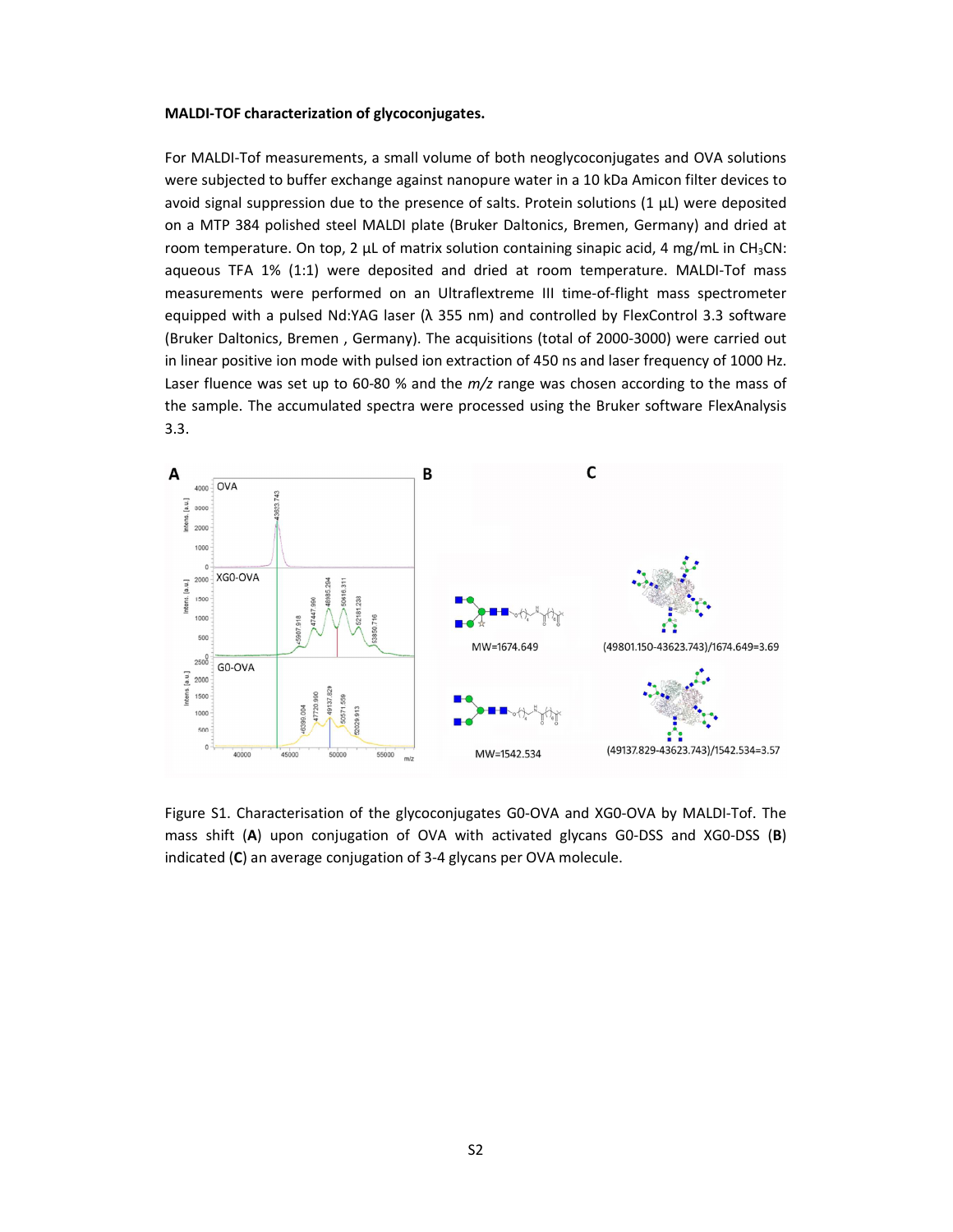### **Calculation of the Alexa Fluor® 647 degree of substitution (DOS).**

In order to obtain the same degree of substitution (DOS) of OVA and both glycoconjugates XG0-OVA, G0-OVA with Alexa Fluor® 647 NHS ester, the concentration of proteins and dye were kept unchanged for all three conjugation reactions. After extensive removal of excess of dye by dialysis, DOS was calculated and the ratio between dye/protein was established as an average of 11-12 for all three samples (Table S1).

|            | $A_{max}$ | $A_{280}$ | [Dye]     | [OVA]     | <b>DOS</b> |
|------------|-----------|-----------|-----------|-----------|------------|
| <b>OVA</b> | 7.98      | 0.48      | 6.38e-5   | $5.28e-6$ | 12.1       |
| XG0-OVA    | 8.52      | 0.52      | 6.82e-5   | $6.12e-6$ | 11.1       |
| GO-OVA     | 8.88      | 0.54      | $7.10e-5$ | $6.25e-6$ | 11.3       |

DOS was estimated based on absorbance of dye ( $\epsilon_{\text{dye}}$ , 250 000 cm<sup>-1</sup>M<sup>-1</sup>) and protein ( $\epsilon_{\text{OVA}}$ , 35 900 cm $^{-1}$ M $^{-1}$ ) and calculated based on the equation:

$$
DOS = \frac{[Dye]}{[OVA]},
$$
 where  
\n
$$
[Dye] = \frac{(A_{Max} * dilution factor)}{\varepsilon_{dye}}
$$
 (molar concentration of Alexa Fluor®-647)  
\n
$$
[OVA] = \frac{(A_{280} - 0.05 * A_{Max}) dilution factor}{\varepsilon_{dya}}
$$
 (molar concentration of OVA or glycoproteins)

Fluorescence emission spectra for three labelled proteins at 20  $\mu$ g/mL were recorded with a Varioskan Flashmicroplate reader (Thermo Scientific) with excitation wavelength at λ 633 nm.



Figure S2. The comparison of fluorescence emission spectra recorded for OVA-647 (blue), XG0- 647 (green) and G0-647 (red).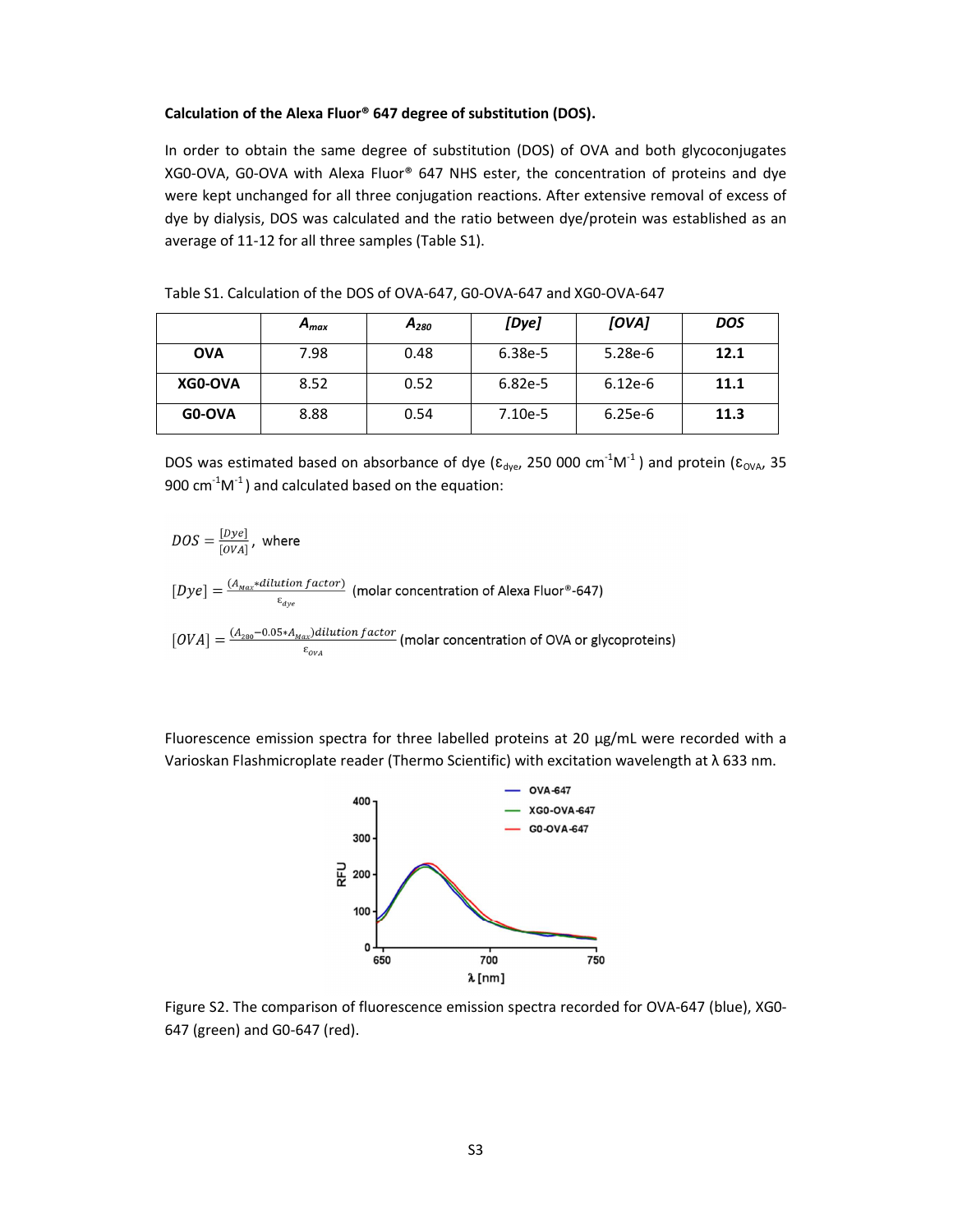#### **General procedure for the production of the CLR-Fc library**

The general procedure for the production of the mouse CLR-Fc fusion protein library has been described previously in detail (Maglinao et al., *J. Control. Release* **2014**, 10, 175, 36-42). In the meantime, the library has been extended by Dectin-2-Fc and SIGNR1-Fc. The following primers were used for PCR amplification: DCAR: 5'-CCATGGAACTTGACAGGTACCATTCATTG-3', 5'- AGATCTTAAGTTTATTTTCTTCATCTGAC-3'; DCIR: 5'-GAATTCGCTACTTCTCCTGCTGCTGG-3', 5'- AGATCTTCCAGTCTTCCAACGGTAAA-3'; Dectin-2: 5'-CCATGGAGAAAACATCATTCCAGCCCC-3', 5'- GAATTCCTGGAGCACCAGTGAGCAGAAC-3'; MCL: 5'-GAATTCTCATTACTTTTTACGCTGGA-3', 5'- AGATCTACAAATCCTTCTCACCTCAAAG-3; Clec-12b: 5'-ACTTTCTCCTAGGATGTCTG-3', 5'- GCATGGGTTTGCAATAGGTC-3'; SIGNR1: 5'-GAATTCGCAGAAGGAACAAGAGAAGATCC-3', 5'- CCATGGGCAACCCCATGCACTGAAGGC-3'; SIGNR3: 5'-GAATTCCATGCAACTGAAGGCTGAAG-3', 5'-AGATCTTTTGGTGGTGCATGATGAGG-3'; Mincle: 5'-CCATGGGGCAGAACTTACAGCCACAT-3', 5'-AGATCTGTCCAGAGGACTTATTTCTG-3'. The cDNA fragments were first cloned into the pDrive cloning vector (Qiagen) and later ligated into the pFuse-hIgG1-Fc expression vector (InvivoGen). The CLR-Fc encoding vectors were then either stably transfected into CHO cells or transiently transfected using the FreeStyle Max CHO-S Expression System (Life Technologies). The CLR-Fc containing cell supernatant was then collected and the CLR-Fc fusion proteins were purified using HiTrap Protein G HP columns (GE Healthcare). SDS-PAGE with subsequent Coomassie stain as well as Western Blot were performed to confirm the identity and purity of the CLR-Fc fusion proteins. CLR-Fc concentrations were determined using Micro BCA Protein Assay Kit (Thermo Scientific).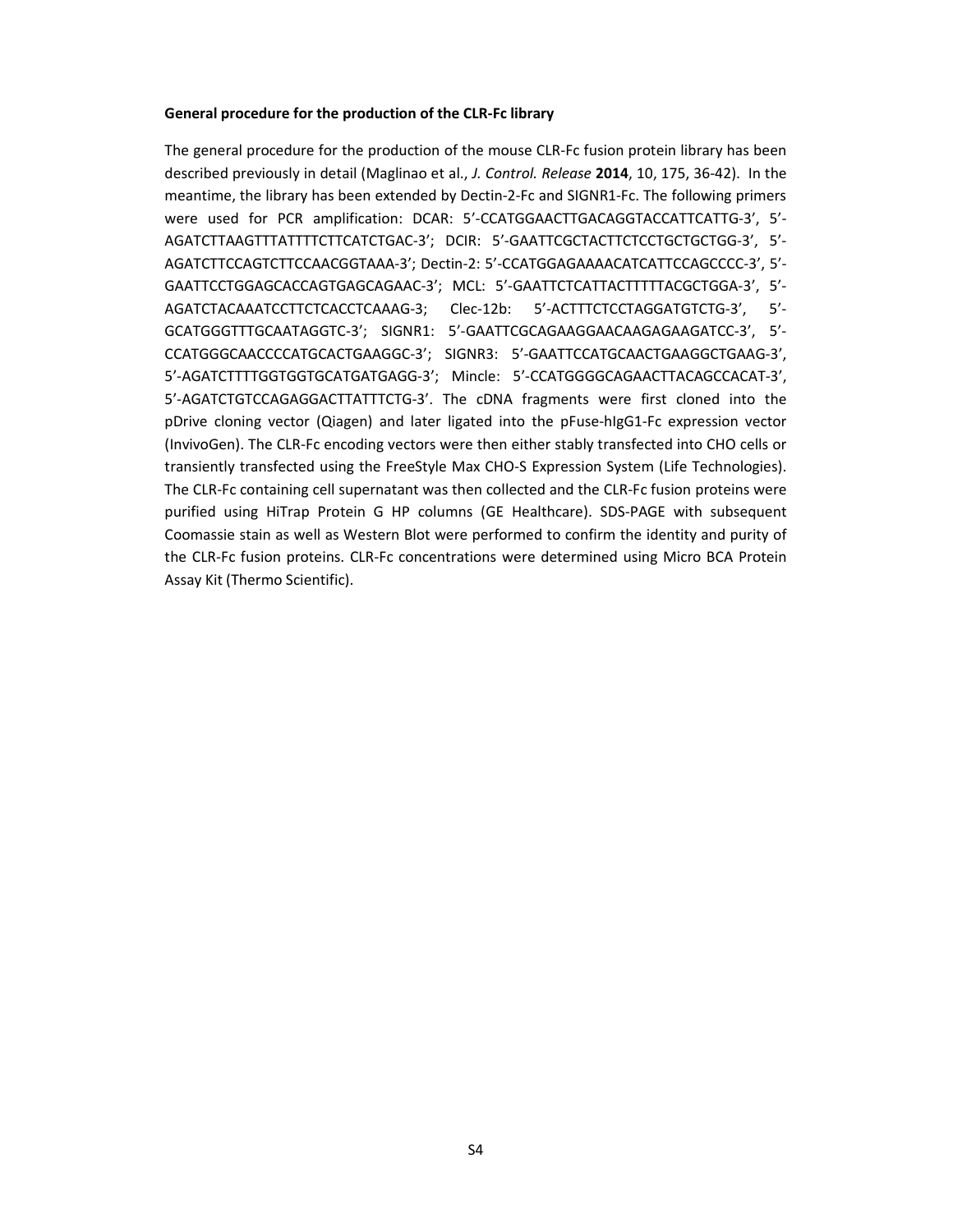#### **C-type lectin microarray fluorescent image and its quantification.**

The binding data provided is the result of an optimization process were protein printing conditions, immobilization method and neoglycoprotein concentrations had been evaluated. From the NHS activated and protein G functionalized slides that were tested for immobilization of CLR-Fc fusion proteins, only the protein G functionalized slides provided measurable and specific interaction with the neoglycoprotein constructs. As negative control, Fc-domain was printed alongside the fusion proteins. No binding was seen for the negative control with any of the OVA constructs. The printing concentration for the lectins was adjusted to the lowest CLR-Fc concentration (0.2 mg/mL) which was sufficiently high to observe specific interaction. The printed lectin arrays were incubated at 30 and 50 µg/mL with neoglycoconjugates and OVA solutions, but binding was only observed at the higher concentration. For some CLRs doughnut spot morphology upon drying was observed, a quite common feature in protein arrays. This could not be completely avoided even after the addition of surfactant in printing buffer for improved mixing of buffer and protein or by the addition of glycerol for slowing down the drying process. For the quantification of spots, we employed median instead of mean fluorescence values to account for the variability in spot morphology, as previously suggested in: Wellhausen, R.; Seitz, H. *BioMed Research International* **2012**, *2012*, Article ID 831347, 8 pages.



Figure S3. C-type lectin microarray-based analysis of binding of CLR-Fc fusion proteins to glycoconjugates XG0-OVA (grey) and G0-OVA (black) compared to unmodified OVA (white). Below the graph fluorescent image of microarray used for the quantification. Statistical analysis was performed with an unpaired student's t test,  $***$  p<0.0001, $*$  $p$ <0.01,  $*$  $p$ <0.05, ns-not significant.